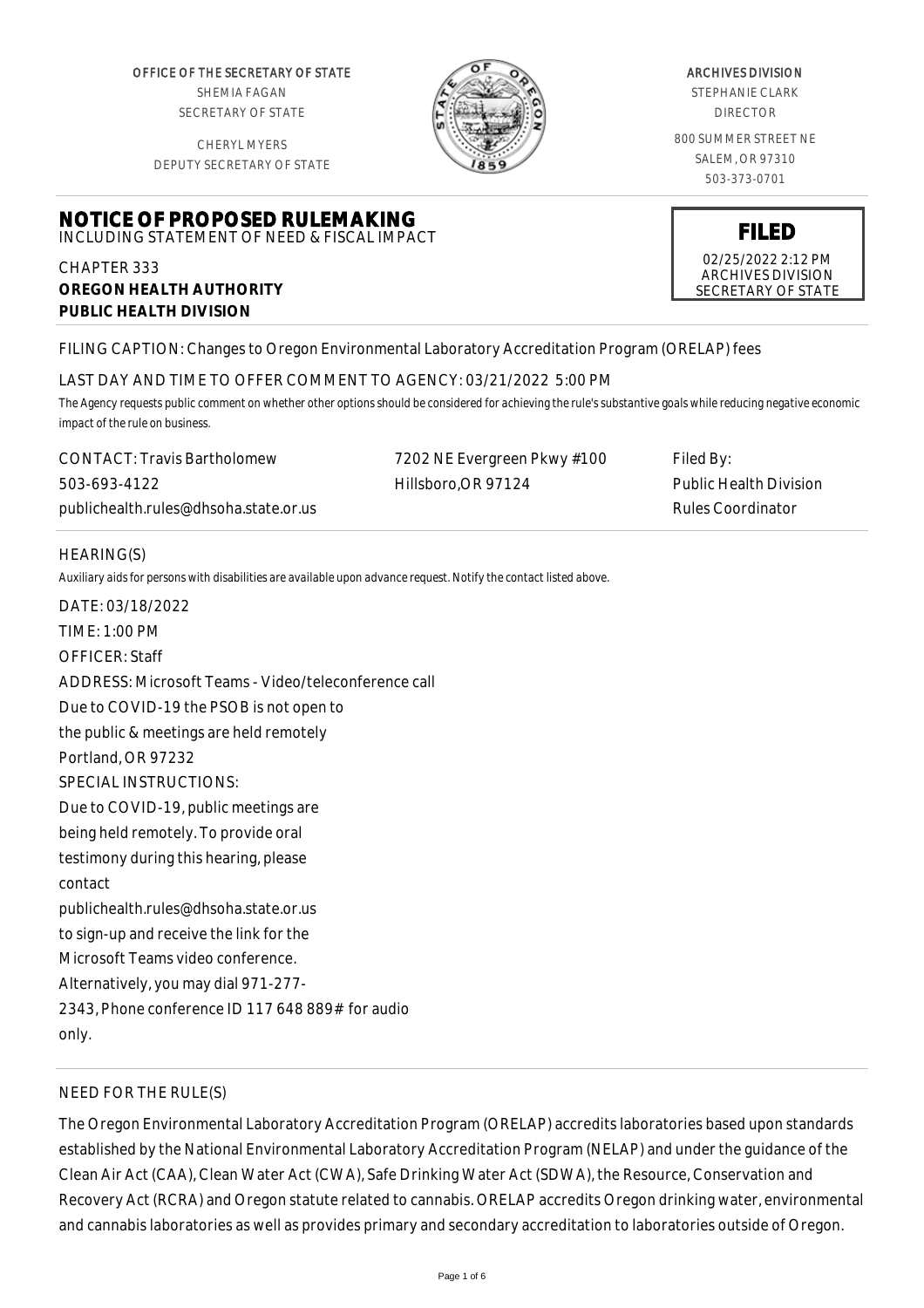ORELAP provides an on-site assessment for accredited laboratories every two years and for new laboratories seeking accreditation to ensure they are complying with accreditation standards. ORELAP is directed by state statutes to maintain an accreditation program for laboratories performing SDWA and cannabis compliance testing. ORELAP also offers accreditation to support other federal programs where it is not required by state statutes, including CAA, CWA, and RCRA.

ORELAP is a fee-based program within the Oregon State Public Health Laboratory. Funding of ORELAP is accomplished using fees to reimburse the program for cost of performing all accreditation activities performed by ORELAP staff to ensure compliance to all TNI (The NELAC Institute) standards, federal regulations and state rules and statutes. ORELAP has the statutory responsibility to accredit laboratories for drinking water compliance testing and Cannabis compliance testing. ORELAP also offers testing in support of the Clean Air Act

ORELAP is projected to have a budget shortfall in the next biennium. ORELAP's current fees are some of the lowest in the country and have not increased for in-state laboratories since the inception of the program in 1999. A fee revision is needed to ensure that ORELAP can provide timely and quality accreditations that meet established standards and regulatory requirements to best serve ORELAP's clients and protect the health of Oregonians. In addition, there are proposed changes to the ORELAP fee structure for simplification and to ensure fees are appropriate for the work required to perform laboratory accreditations of differing complexity.

#### DOCUMENTS RELIED UPON, AND WHERE THEY ARE AVAILABLE

None

# STATEMENT IDENTIFYING HOW ADOPTION OF RULE(S) WILL AFFECT RACIAL EQUITY IN THIS STATE

The rule updates would increase accreditation fees in a way that scales with the complexity and scope of the laboratory's testing. The fees would not be determined by the community the laboratory serves or the laboratory ownership. Many accredited laboratories perform compliance testing for public water systems, which vary in size and demographics (e.g., trailer parks, city water). The increase in accreditation fees would likely indirectly impact public water systems by raising their testing fees in proportion with the size of the public water system. We do not perceive this having a measurable impact on racial equity. The proposed fees were set to provide adequate funding to the accreditation program while minimizing impact to the accredited laboratories and the communities they serve. Adequate funding for the accreditation program is paramount to providing oversight of drinking water testing in public water systems. In addition, Cannabis laboratories provide compliance testing of marijuana items that are used by a diverse customer base. Providing adequate oversight of Cannabis testing in Oregon is critical to protecting public health and ensuring positive health outcomes for all communities. The Klamath Tribes laboratory director provided written comments for the rules advisory committee and raised a question about cost deferment for non-profit laboratories. This may have an impact on racial equity, but because ORELAP is fee-funded by statute, the idea of cost deferment based on non-profit status is not currently possible for the program. It is also important to clarify that many laboratories are participating on a voluntary basis.

#### FISCAL AND ECONOMIC IMPACT:

The rule updates are proposing changes to the ORELAP fee structure and increases to its fees. ORELAP's fees use a complex tiered structure that scales up based on each laboratory's accreditation needs. The proposed fee increases are wide-ranging and impact all of ORELAP's clients; the proposed fees include a switch to a five-tier system from three tiers in order to better address the disparity in program time required to assess small laboratories as compared to very large laboratories. In-state annual application fees would increase by \$750 to \$4,200. Biennial on-site assessment fees would increase by \$110 to \$400 for the first program in each field of accreditation, while a biennial "Trip Fee" for on-site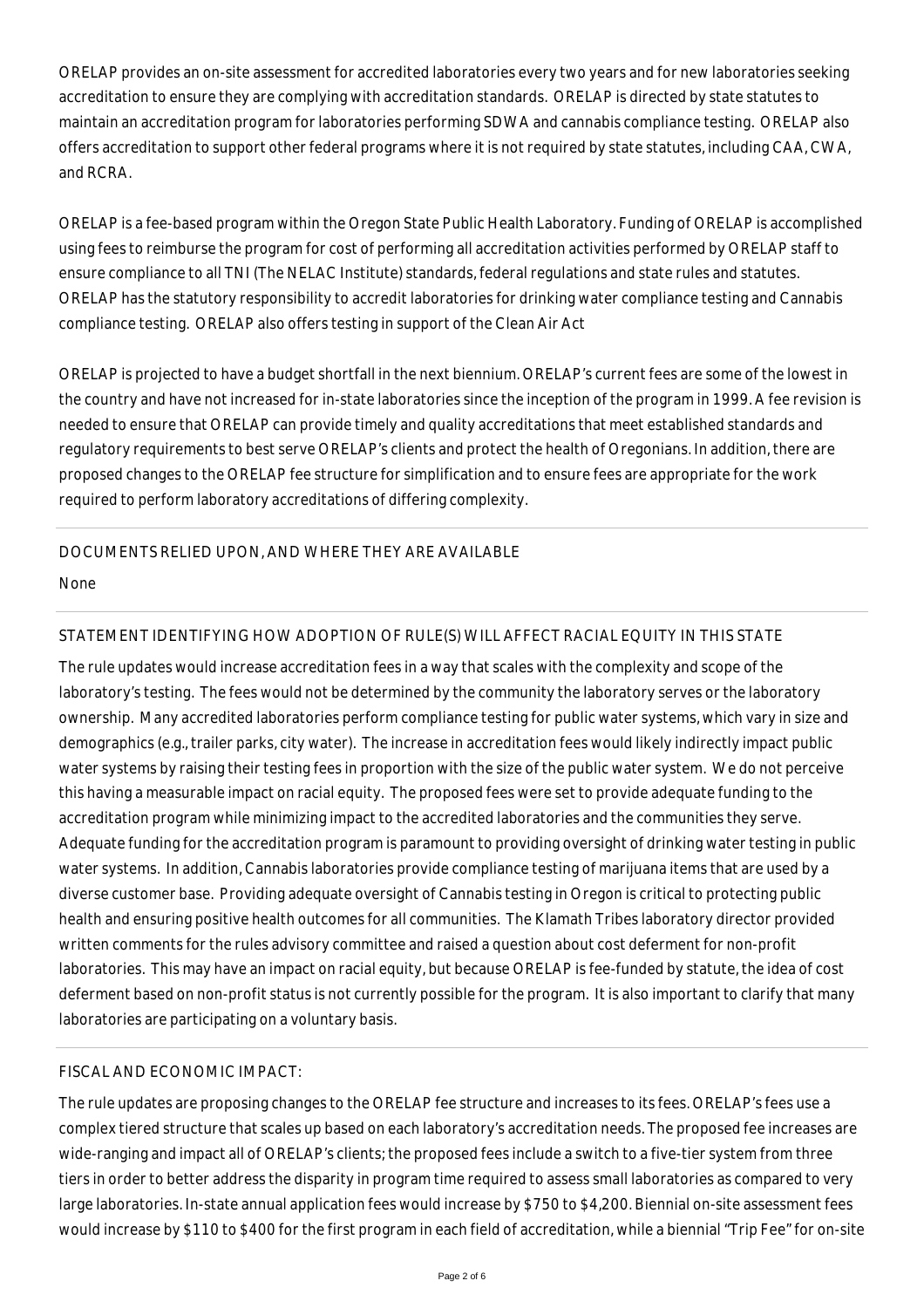assessments would be eliminated. Out-of-state application fees would see increases of \$1,450 to \$7,190. Out-of-state assessment fees would be brought in line with in-state fees through decreases of \$40 to increases of \$340. These proposed changes would ensure the sustainability of ORELAP and support current ORELAP staff to perform timely and quality accreditations of drinking water, environmental and cannabis laboratories to established national and state standards to protect the health of Oregonians.

### COST OF COMPLIANCE:

*(1) Identify any state agencies, units of local government, and members of the public likely to be economically affected by the rule(s). (2) Effect on Small Businesses: (a) Estimate the number and type of small businesses subject to the rule(s); (b) Describe the expected reporting, recordkeeping and administrative activities and cost required to comply with the rule(s); (c) Estimate the cost of professional services, equipment supplies, labor and increased administration required to comply with the rule(s).*

(1) ORELAP accredits some municipal and tribal owned laboratories. These laboratories will see their accreditation fees increase. Increases in the accreditation fees may result in laboratories raising their testing fees. State, federal, & local programs, the public, and anyone who utilizes these laboratories may see increased costs to have samples tested.

(2)(a) There are approximately 73 small business environmental or cannabis laboratories subject to this rule. These laboratories will see their accreditation fees increase. These small business laboratories will likely increase their testing fees to offset increased accreditation fees. This may result in increased costs to other small businesses, individuals, or organizations that utilize the services of commercial testing laboratories.

(b) Small business laboratories are not expected to have significantly more requirements for reporting, recordkeeping and other administrative activities for compliance, including costs of professional services. The fee increases will require fiscal planning from the regulated entities.

(c) Small business laboratories are not expected to need more equipment, supplies, labor, or administration for compliance with this rule. The fee increases will require fiscal planning from the regulated entities.

# DESCRIBE HOW SMALL BUSINESSES WERE INVOLVED IN THE DEVELOPMENT OF THESE RULE(S):

Laboratory stakeholders were invited to take part in a Rules Advisory Committee (RAC) Meeting. Some of these stakeholders are suspected to qualify as small businesses.

# WAS AN ADMINISTRATIVE RULE ADVISORY COMMITTEE CONSULTED? YES

#### AMEND: 333-064-0060

RULE SUMMARY: Proposed amendments to OAR 333-064-0060 "Fee Schedule": Add two additional levels, or tiers, to the application fee structure for in-state and out-of-state laboratories, changing from a 3-tier system to a 5-tier system. Increase the fees assigned to each tier of the in-state and out-of-state application fee structure. Modify the point ranges assigned to each tier of the in-state and out-of-state application fee structure. Remove language specifying that assessment fees are due only when ORELAP personnel perform the assessment. Increase the assessment fees for each of the 4 fields of accreditation categories for in-state and out-of-state laboratories. Divide whole effluent toxicity (WET) and immunoassay into separate technologies under the complex fields of accreditation category. Remove the onsite assessment trip fee from rules. Remove rules requiring laboratories to pay third party assessor costs to ORELAP.

CHANGES TO RULE: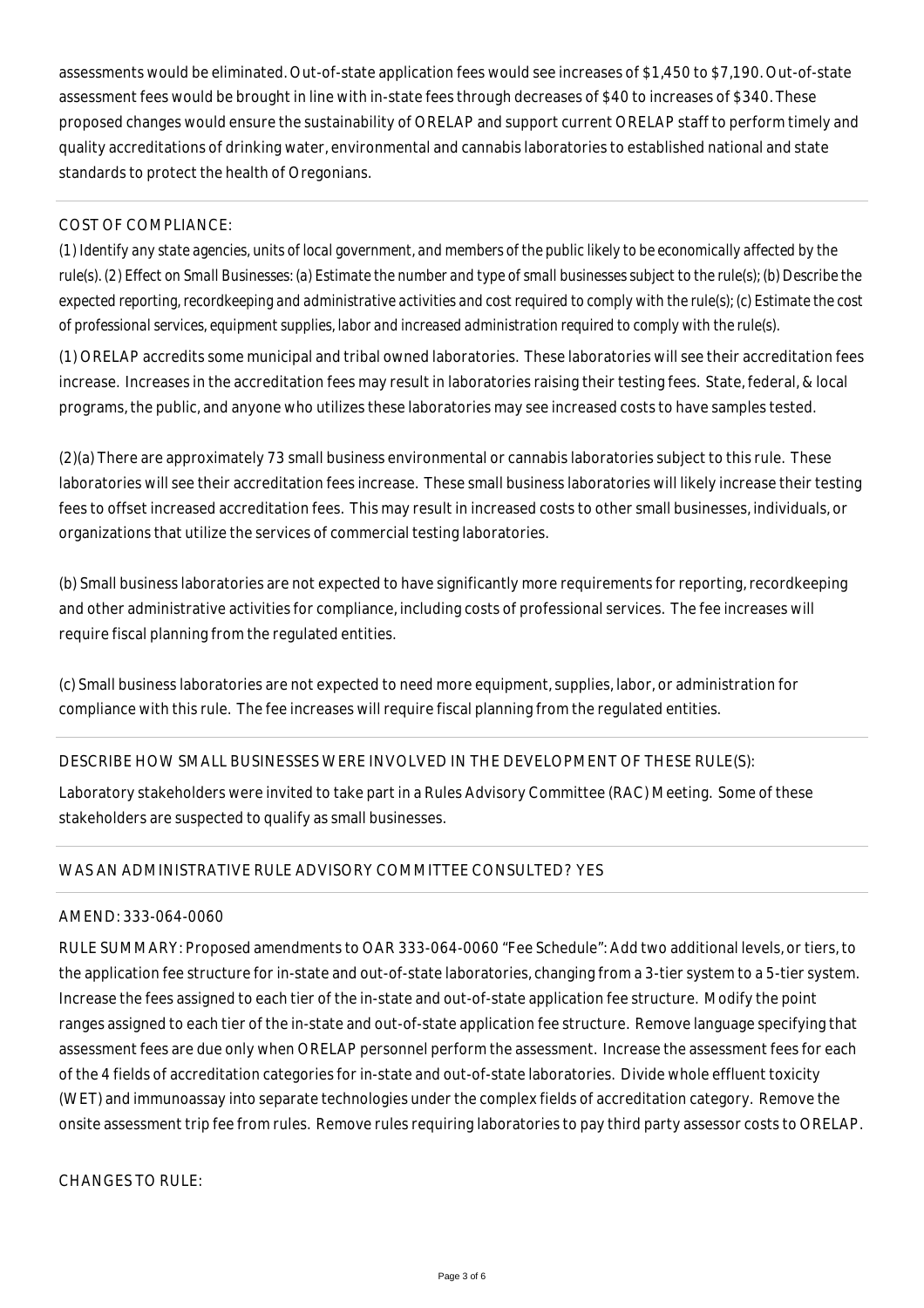333-064-0060 Fee Schedule ¶

Fees will be charged to Oregon and out-of-state laboratories according to the following schedule. A mobile category 2 laboratory that operates as an entity of an Oregon fixed base facility will be considered an in-state laboratory, and one that does not operate as an entity of an Oregon fixed base facility will be considered an out-ofstate laboratory. Mobile category 1 laboratories are covered under the parent fixed laboratory's accreditation and are not required to pay an additional fee. Mobile category 2 laboratories require separate accreditation and are accredited to their vehicle identification numbers (VIN).¶

(1) A non-refundable application fee must be paid for each application requesting accreditation for methods.¶ (a) For laboratories located in Oregon, one of threfive levels of fees, Tier 1 at \$451,200, Tier 2 at \$9002,200, Tier 3 at \$3,400, Tier 4 at \$4,600, and Tier 35 at \$1,65,800 will be charged. The Tiers will be determined by the total number of points derived from the number of fields of accreditation requested for accreditation listed in subsections (2)(a) through (c) of this rule.¶

(A) Each Basic Field of Accreditation has a multiplier of 1.¶

(B) Each Moderate Field of Accreditation has a multiplier of 3.¶

(C) Each Complex Field of Accreditation has a multiplier of 5.¶

(D) Each Advanced Technology Field of Accreditation has a multiplier of 7.¶

(E) Cannabis Sampling only for application has a multiplier of 11.¶

(F) The total number of points is determined by first summing the number of fields of accreditation within each category (Basic, Moderate, Complex or Advanced Technology) and then multiplying the sums by their appropriate multiplier as given in this rule. The sum of these results determines the total number of points for each laboratory. Laboratories with a total of 1 to 10 points are to be considered Tier 1 laboratories, 11 to 25 points are Tier 2 laboratories, 26 to 40 points are Tier 3 laboratories, 41 to 55 points are Tier 4 laboratories, and 256 or more points are Tier 35 laboratories.¶

(b) For each out-of-state laboratory requesting primary or secondary accreditation through ORELAP, one of threfive levels of fees, Tier 1 at \$4,63,100, Tier 2 at \$4,850, Tier 3 at \$6,950, Tier 24 at \$2,6409,050, and Tier 35 at  $$3,9611,150$  will be charged with each Tier determined according to subsection  $(1)(a)$ and  $(1)(a)(A)$ through (F) of this rule.¶

(c) If a new owner acquires the laboratory and wishes the laboratory to remain accredited, the laboratory must submit a new owner application, and may be required to pay the application fee and be subject to a new on-site assessment and payment of on-site assessment fees as described in this rule.¶

(2) Upon ORELAP's review of a laboratory's application, each laboratory requesting primary accreditation through ORELAP, when ORELAP personnel will be used for the assessment, will be charged an assessment fee as follows:¶

(a) Oregon laboratories will be charged \$90 and out-of-state l will be charged an assessment fee as follows:¶ (a) Laboratories will be charged \$1200 for each of the following Basic Fields of Accreditation requested for accreditation:¶

(A) Gravimetric;¶

(B) Physical;¶

(C) Probe.¶

(b) Oregon ILaboratories will be charged \$350 and out-of-state laboratories will be charged \$462600 for each of the following Moderate Fields of Accreditation requested for accreditation:¶

(A) Inorganic Atomic absorption spectrometry;¶

(B) Inorganic Atomic fluorescence spectrometry;¶

(C) Inorganic-non-metals automated colorimetric;¶

(D) Inorganic-non-metals manual colorimetric;¶

(E) Inorganic-ion chromatography (IC);¶

(F) Organic-liquid chromatography (LC);¶

(G) General microbiology including but not limited to these three: 1) Chromofluorogenic; 2) Membrane Filter and /or Heterotrophic Plate Count (HPC); and 3) Multiple Tube Fermentation/Most Probable Number (MPN) (one fee

applies for all);¶

(H) Asbestos (bulk);¶

(I) Asbestos - electron microscopy.¶

(c) Oregon laboratories will be charged \$500 and out-of-state laboratories will be charged \$66.¶

(c) Laboratories will be charged \$1,000 for each of the following Complex Fields of Accreditation requested for accreditation:¶

(A) Organic - gas chromatography/mass spectrometry (GC/MS) - volatiles;¶

(B) Organic - gas chromatography/mass spectrometry (GC/MS) - extractables;¶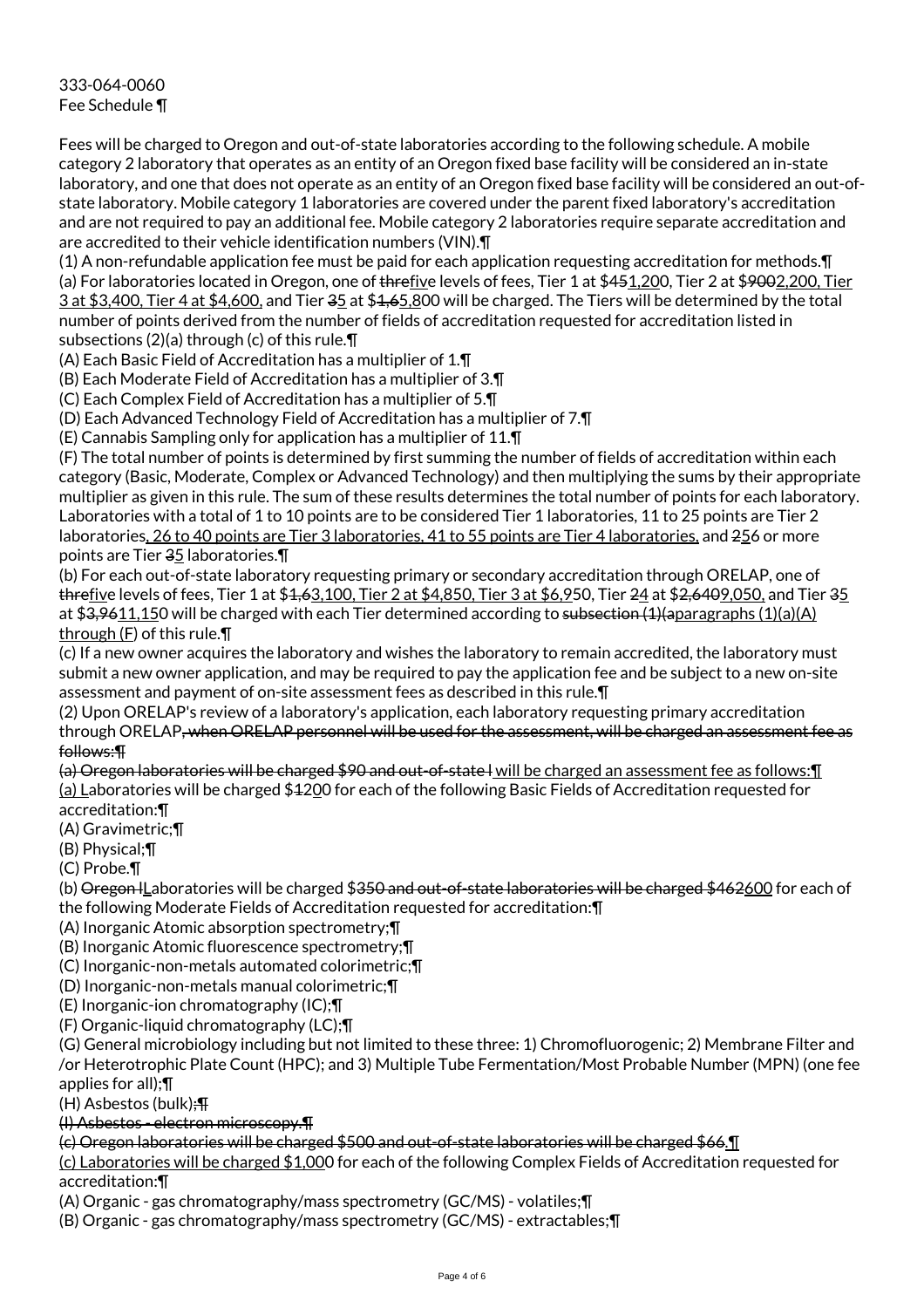- (C) Organic liquid chromatography/mass spectrometry (LC/MS);¶ (D) Organic - gas chromatography (GC) volatiles, extractables;¶
- (E) Inorganic metals inductively coupled plasma/atomic emission spectrometry (ICP/AES);¶
- (F) Inorganic metals inductively coupled plasma/mass spectrometry (ICP/MS);¶
- (G) Inorganic ion chromatography/mass spectrometry (IC/MS);¶

(H) X-ray;¶

(I) Whole Effluent Toxicity (WET) immunoassay; [I]

(J) Radiochemistry.;¶

(dK) Oregon laboratories will be charged \$1,000 and out-of-state lImmunoassay;¶

(L) Asbestos - electron microscopy.¶

(d) Laboratories will be charged \$1,4400 for each of the following Advanced Technology Fields of Accreditation requested for accreditation:¶

- (A) Organic gas chromatography/tandem mass spectrometry (GC/MS/MS);¶
- (B) Organic high resolution gas chromatography/high resolution mass spectrometry (HiResGC/HiResMS);¶
- (C) Organic liquid chromatography/tandem mass spectrometry (LC/MS/MS);¶
- (D) Microbiology Polymerase chain reaction (PCR);¶

(E) Mycology and Parasitology - Filtration/Immunomagnetic Separation/Immunoflurorescence Assay microscopy (Filtration/IMS/FA);¶

(F) Cannabis Sampling.¶

(e) The following additional fees will be charged to Oregon laboratories for each additional matrix per field of accreditation for which the laboratory has requested accreditation:¶

(A) \$10 for Basic Fields of Accreditation.¶

(B) \$40 for Moderate Fields of Accreditation.¶

(C) \$75 for Complex Fields of Accreditation.¶

(D) \$150 for Advanced Technology Fields of Accreditation.¶

(f) The following additional fees will be charged to out-of-state laboratories for each additional matrix per field of accreditation for which the laboratory has requested accreditation:¶

(A) \$13 for Basic Fields of Accreditation.¶

(B) \$53 for Moderate Fields of Accreditation.¶

(C) \$100 for Complex Fields of Accreditation.¶

(D) \$198 for Advanced Technology Fields of Accreditation.¶

(3) For purposes of section (2) of this rule the matrices are:¶

(a) Air;¶

(b) Biological tissue;¶

(c) Drinking water;¶

(d) Non-potable water; and¶

(e) Solids.¶

(4) Assessment fees must be paid before a routine on-site assessment will be performed.¶

(5) All laboratories must pay the appropriate on-site assessment fee per on-site assessment performed due to just cause according to TNI Standards.¶

(6) All Oregon laboratories requesting priORELAP mary accreditation through ORELAP where Oregon stateuse third party assessor(s) will perform the on-site assessment must pay an on-site trip fee for each on-site

assessment. For a mobile category 2 laboratory, the trip fees are waived if it is moved to the Oregon State Public Health Laboratory for the on-site assessment, and reduced to the amount in excess of its fixed base facility when moved to the fixed base facility if both are to be assessed at the same time.¶

(a) On-site trip fees are \$350 for Tier 1, \$500 for Tier 2 and \$1,000 for Tier 3 laboratories with the Tiers determined according to subsection (1)(a) of this rule.¶

(b) All laboratories must pay the appropriate on-site trip fee for performing each required on-site assessment and additional assessments as requested by the laboratory for accreditation for additional fields of accreditation and matrices.¶

(c) All laboratories must pay the appropriate on-site trip fee per on-site assessment performed due to just cause according to TNI Standards.¶

(7) All laboratories located in Oregon requesting primary accreditation through ORELAP where ORELAP has determined third party assessors will be used, must pay alls to provide assessment services. In this event, the laboratory will still pay the assessment fee described in this fee schedule to ORELAP. Upon the laboratory's consent to the third party assessment, ORELAP will pay the third party assessor's costs to ORELAP upon the laboratory's written consent to the third party assessment.¶

(87) All out-of-state laboratories must pay all on-site assessment costs incurred by ORELAP approved assessors to perform the on-site assessment including but not limited to transportation, per diem and wages during travel.